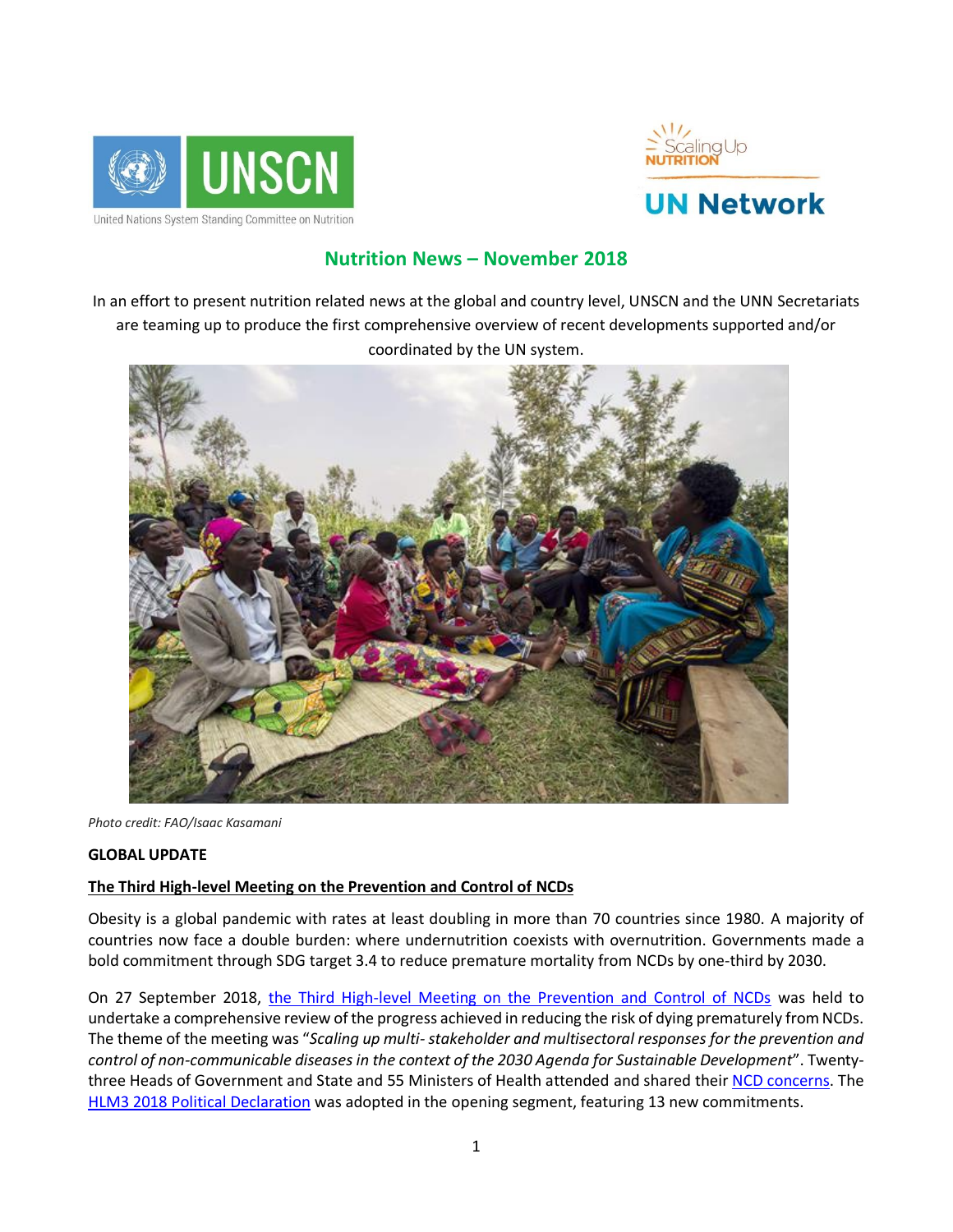For additional reading on NCDs, the UNSCN Brie[f Non-communicable diseases, diets and nutrition](https://www.unscn.org/en/resource-center/UNSCN-Publications?idnews=1831) provides short overviews on various technical and policy aspects of the NCDs nutrition nexus.

# **Nutrition in the 2030 Agenda**

In June 2018, UNSCN organized a two day intense **EGM Linking Nutrition with the SDGs under Review at the UN** HQ in New York. The objective was to better understand the interconnected and indivisible nature of the SDGs and the role for nutrition. The deliberations of this EGM fed into the 2018 [High-Level Political Forum,](https://sustainabledevelopment.un.org/hlpf/2018) and especially through the joint [Committee on World Food Security \(CFS\)](http://www.fao.org/cfs/home/en/) and UNSCN side event Moving to [sustainable and resilient societies: the food security and nutrition dimensions.](https://www.unscn.org/en/news-events/past-events?idnews=1832) Recommendations included, for example on SDG15, *Transform food systems to improve nutrition and support agro-ecological production methods in which agricultural biodiversity and small-scale farmers are of central importance* and on ways to strengthen sustainable and healthy food systems.

The outcomes of these discussions took center stage during the  $45<sup>th</sup>$  session of the [CFS](http://www.fao.org/cfs/home/en/) – details available in the following article. This moment brought together the collection of recommendations generated over the past few months to highlight the interlinkages between nutrition and the SDGs, and help translate them into effective guidance for policies, programmes and stakeholder engagement.

## **45th Session of the Committee on World Food Security**

The [Committee on World Food Security \(CFS\)](http://www.fao.org/cfs/home/en/) is the foremost inclusive international and intergovernmental platform for all stakeholders to work together to ensure food security and nutrition for all. The CFS Plenary session is held annually and is the central body for decision-taking, debate, coordination, lesson-learning and convergence by all stakeholders at a global level on food security issues. Its 45<sup>th</sup> session was held in the FAO HQ (Rome, Italy) from 15-20 October 2018.

The CFS has been ramping up its focus on nutrition since 2015 and the terms of reference to develop voluntary guidelines on food systems were approved at CFS45. Several nutrition-relevant discussions were held in plenary throughout the week, culminating under Agenda item *VI Workstream Updates & Decisions: a) Food Systems and Nutrition* and *b) IXa Food Systems and Nutrition: Good Practices and Lesson Sharing.*

Beyond the plenary walls, several noteworthy side events focused on nutrition. Worth a particular mention is the UNSCN and the UN Network event [Bringing policies to life](https://unscn.us14.list-manage.com/track/click?u=29563f1fe06cff1ab8137ee56&id=86574f8612&e=356bad92fc) held on 18 October. Panelists from Egypt, Mali, Pakistan, the research community and civil society shared their experience on how policies have been translated into enhanced action for impact. Examples included the strategies utilized by decision-makers and the change agents they draw upon to ensure long-standing nutrition results. The importance of placing people at the centre, employing context-specific solutions and enhancing an enabling environment for implementation were common threads that emerged from the discussion. Learn more [here.](https://unscn.us14.list-manage.com/track/click?u=29563f1fe06cff1ab8137ee56&id=86574f8612&e=356bad92fc)

World Bank and UNSCN also teamed up to discuss ways of *Improving Food Security and Nutrition Through* [Innovative and Fish-Based Agri-food Solutions.](http://www.fao.org/cfs/home/plenary/cfs45/side-events/095/en/) This event highlighted the need for small fish species to be put on the food and nutrition policy table as these are a rich source of micronutrients, fatty acids and high-quality proteins and have a lower environmental foot print when compared to other fish species and most other animal sources proteins. Norway used the opportunity to highlight the work underway through the Global Action Network on [Sustainable Food from the Oceans and Inland Waters for Food Security and Nutrition](https://www.unscn.org/en/topics/un-decade-of-action-on-nutrition?idnews=1733) as part of the overall Nutrition Decade.

#### **Communicating Nutrition**

• The [UN Decade for Nutrition website](https://www.un.org/nutrition/home) is now launched in all six official UN languages.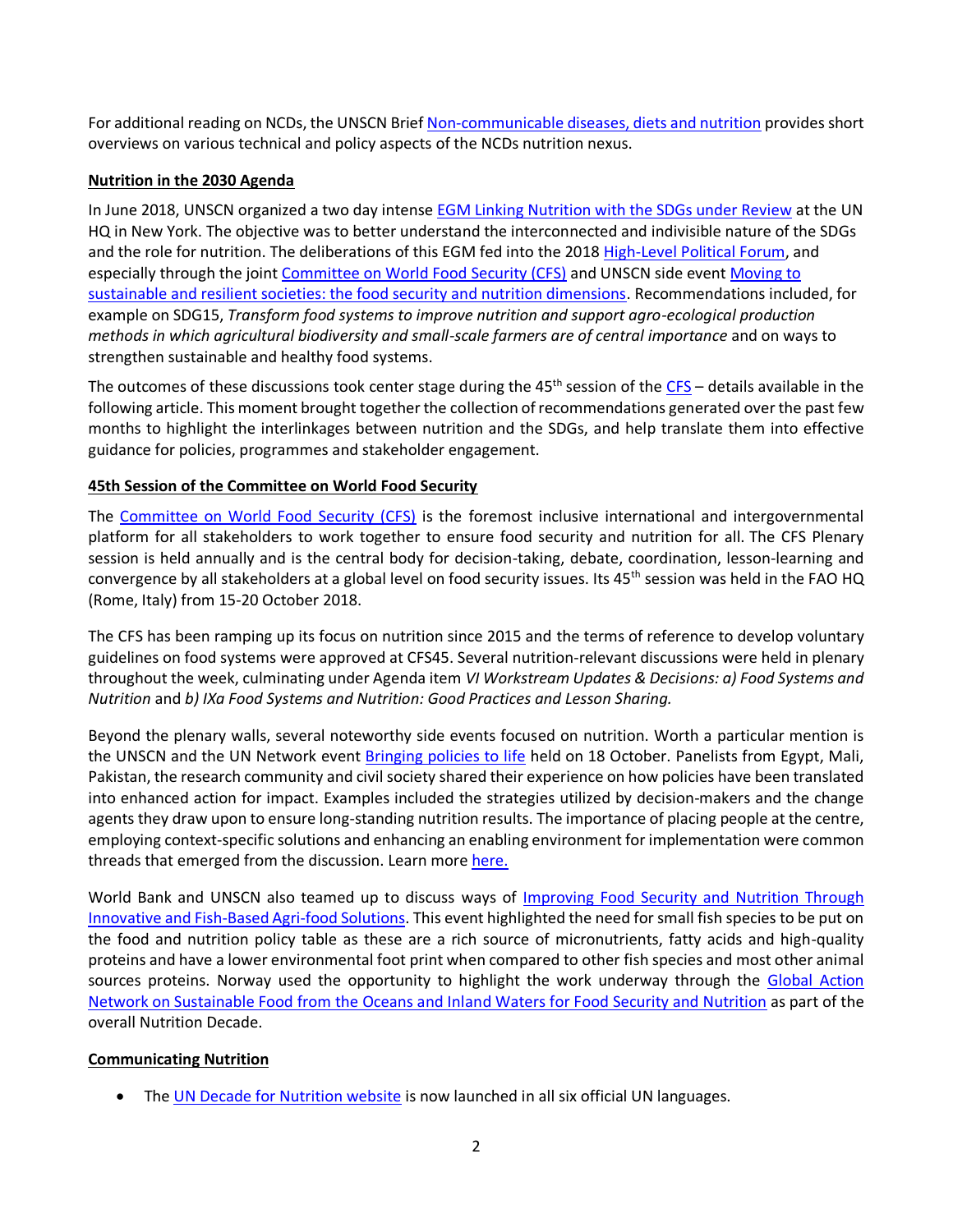UN Network for Nutrition makes its debut on Twitter; follow it at @unn4nutrition. UNSCN continues its Twitter activity at @UNSCN.



*Photo credit: WHO/Yoshi Shimizu*

# **COUNTRY UPDATE**

# **Multi-sectoral nutrition mapping exercise in the Democratic Republic of Congo highlights opportunities for reaching more vulnerable people**

A government-led mapping exercise was successfully executed in the Democratic Republic of Congo (DRC), culminating in a mapping validation workshop on 28 September 2018 in the nation's capital. The exercise was funded by UNICEF and drew upon UN Network support, with contributions from the nutrition inter-donor group in-country. The mapping encompassed a total of 23 actions that support positive nutrition outcomes at national and provincial levels. In addition, it covered health zones in seven provinces to get a better sense of decentralized action intensity. Strategic comparisons were made between geographical intervention coverage, target groups and delivery mechanisms, elucidating vast coverage discrepancies in some cases. For instance, the coverage of complementary feeding counselling considerably varied between health zones with Kasai and Kasai Oriental exceeding 75% coverage while others (Sankuru and Sud Kivu) reporting less than 25% coverage.

It also underscored the need to focus on results. While the distribution of family planning inputs is carried out by many actors in all provinces, coverage among individuals 15-49 years old was consistently less than 2%. Equally important, the mapping identified data gaps that inhibited the calculation of population coverage for some actions, such as breastfeeding counselling in two regions and animal health services for animal husbandry and aquaculture that have a nutritional objective. Overall, the exercise indicated that less than half of the actions mapped cover more than 50% of their targets in all provinces, presenting opportunities for scale-up, particularly in provinces with a high stunting levels. Read more in the [mapping report](https://www.unnetworkforsun.org/sites/default/files/2018-10/DRC%20Mapping%20-%20Final.pdf) and articles featured in the local press [\(Agence Congolaise de Presse](http://acpcongo.com/acp/restitution-a-kinshasa-des-resultats-de-la-cartographie-des-interventions-et-des-intervenants-en-nutrition-en-rdc/) ׀ [Forum des As\)](https://forumdesas.org/spip.php?article17212).

#### [Mapping exercise fuels multi-sectoral action to account for nutrition results](https://www.unnetworkforsun.org/news/mapping-exercise-fuels-multi-sectoral-action-account-nutrition-results) in Mali

Mali continues to face high levels of malnutrition driven by multiple factors that are exacerbated by the effects of climate change and conflict. An extensive mapping exercise was undertaken in Mali, led by the Head of the national nutrition coordination cell (*Cellule de Coordination*) and SUN Government Focal Point, with the support of the UN Network. The multi-stakeholder, multi-sectoral mapping is helping to paint the full picture of the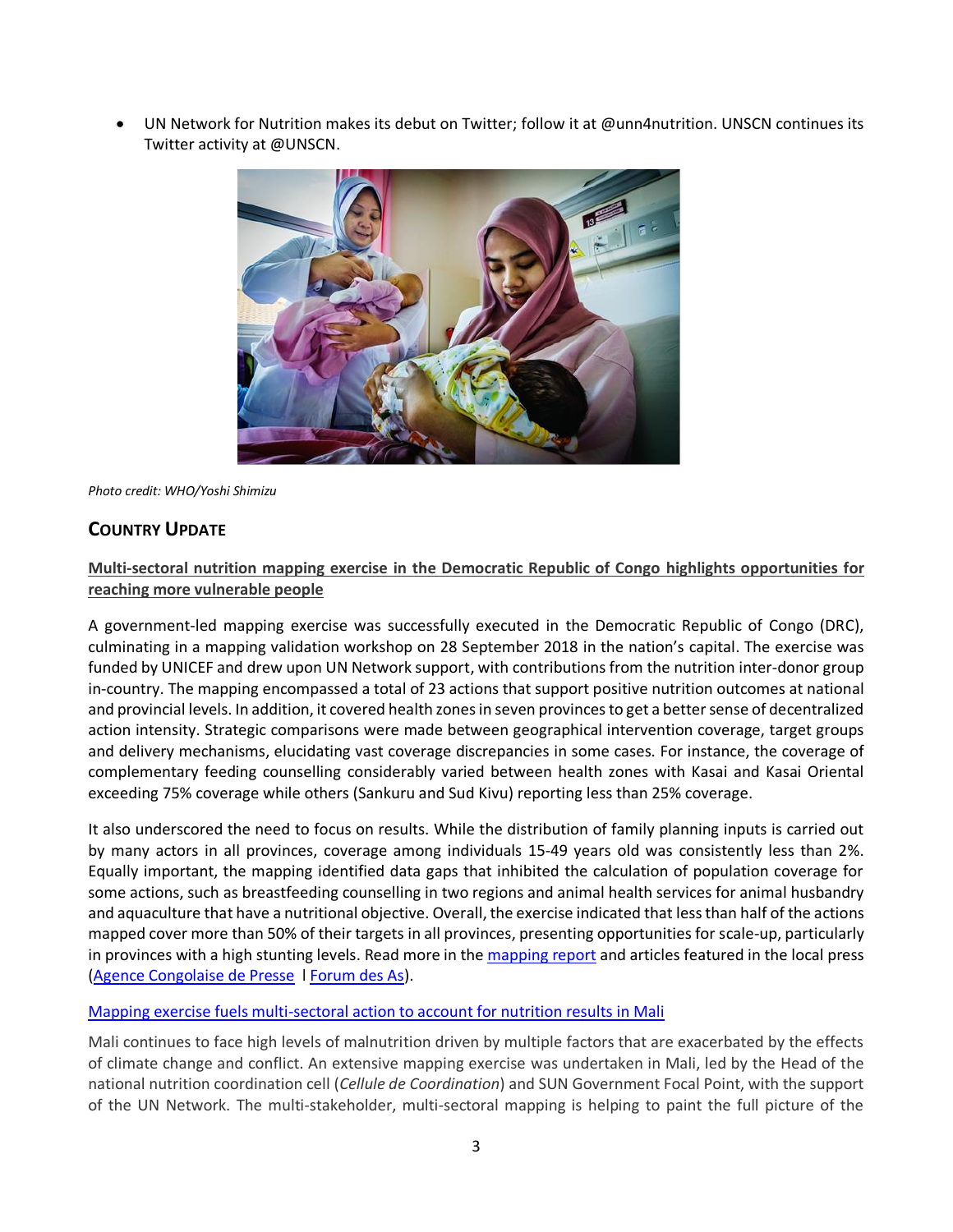nutrition situation in the country, having covered both humanitarian and development actions. Among other findings, the exercise indicated that nutrition-specific interventions, such as the management of acute malnutrition, iron and folic acid supplementation, tend to have higher coverage than nutrition-sensitive actions, particularly those related to agriculture and social protection (e.g. conditional cash transfers). This underscores the need to further mobilize non-traditional nutrition actors, who carry out many nutrition–sensitive actions to support nutrition gains on a societal and individual level. Ultimately, the mapping is being used as part of the district-level nutrition information system to track the implementation status of the national multi-sectoral nutrition plan (2014–2018) across sectors.

#### [Lesotho bridging the gap for better nutrition capacity](https://www.unnetworkforsun.org/news/lesotho-bridging-gap-better-nutrition-capacity)

The Government of Lesotho commissioned a multi-sectoral nutrition governance capacity assessment as part of efforts to address the country's double burden of malnutrition. The assessment was supported by the UN Network's Multi-sectoral Technical Assistance mechanism – REACH – thanks to generous funding from Irish Aid. Encompassing a range of institutions engaged in multi-sectoral and multi-stakeholder nutrition processes such as the Lesotho Food and Nutrition Coordinating Office (FNCO) and key ministries (Health, Agriculture, Education and Training) the assessment is expected to optimize learning opportunities and increased operational efficiencies. It revealed that while progress has been made on building multi-stakeholder platforms and aligning nutrition-relevant programmes, increased focus is required for maintaining strong coordination mechanisms, mainstreaming nutrition into governmental policies and frameworks and undertaking evidence-based decisionmaking on nutrition. The next steps are to strengthen FNCO's coordination capacity (both technical and functional skills), operationalising the capacity development plan that was developed as part of the exercise. Actors are optimistic that this will attract additional investment to support nutrition scale-up and improved wellbeing of the Basotho, particularly amongst vulnerable and marginalized groups.

#### Tune in: 'CAN' helps [sensitise the media about nutrition in Haiti](https://www.ennonline.net/mediahub/podcast/canexperiencehaiti)

The [Compendium of Actions for Nutrition](https://www.unnetworkforsun.org/sites/default/files/documents/files/CAN%20FULL_low%20res-FINAL.pdf) (CAN) is a facilitation resource for triggering multi-sectoral action at the country level, particularly on nutrition-related policy formulation and planning. Developed by the UN Network Secretariat, in consultation with external experts as well as those in UN agencies, this podcast delves into the Haiti experience. A nutrition expert interviews the former REACH International Facilitator, who recounts how the compendium inspired the development of an advocacy booklet. The booklet narrates the links between nutrition and various sectors, including: agriculture; health; education; industry and commerce; labour; natural resources; and WASH. Contextualizing those linkages in tangible terms helped engage journalists in the nutrition arena, empowering them to raise awareness about the importance of nutrition for the good health and wellbeing of Haitians and the country's economic development.

#### **PUBLICATIONS**

#### UNSCN News 43 - [Advancing equity, equality and non-discrimination in food systems: Pathways to reform](https://www.unscn.org/en/Unscn-news?idnews=1838)

Inherent barriers exist in food systems that prevent people from overcoming persistent and intergenerational malnutrition and poverty. To overcome these barriers and ensure that no one is left behind, systematic analysis of food system dynamics, as well as the various causes of malnutrition, help assess how equity impacts and is impacted by nutrition. This issue of UNSCN News explores some of the drivers of malnutrition, how they intersect and overlap, and how this intensifies the exclusion of certain groups of people.

## Strengthening nutrition action: A [resource guide for countries based on the policy recommendations of the](https://www.unscn.org/en/news-events/recent-news?idnews=1851)  [Second International Conference on Nutrition](https://www.unscn.org/en/news-events/recent-news?idnews=1851)

The resource guide aims at assisting countries to translate the 60 recommended policies and actions of the voluntary ICN2 Framework for Action into more binding concrete country-specific commitments for action on